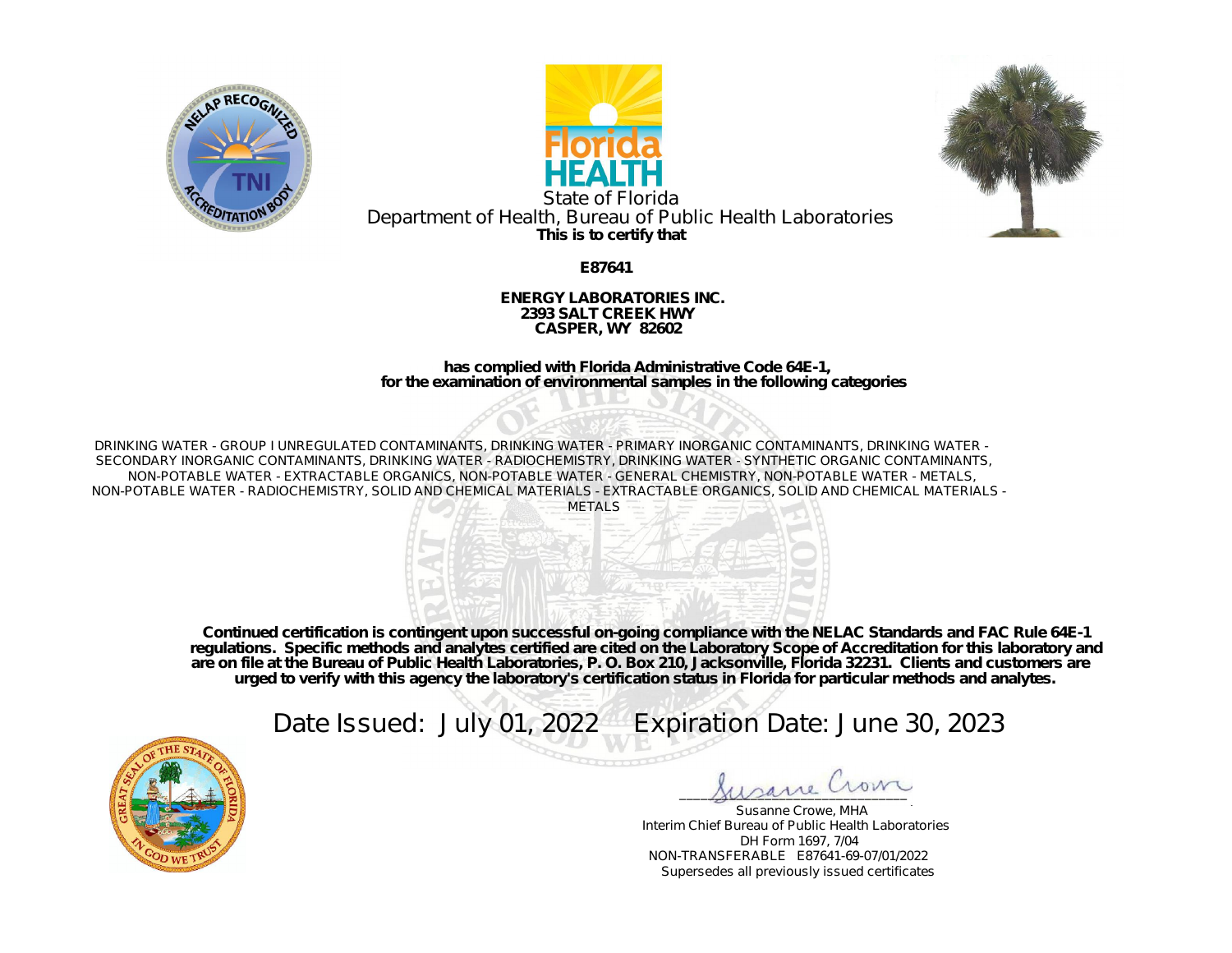

## *Laboratory Scope of Accreditation* Page <sup>1</sup> of <sup>10</sup>

#### **Attachment to Certificate #: E87641-69, expiration date June 30, 2023. This listing of accredited analytes should be used only when associated with a valid certificate.**

| State Laboratory ID:<br>E87641                                                              | EPA Lab Code: | WY00002                          |                       | $(307)$ 235-0515      |
|---------------------------------------------------------------------------------------------|---------------|----------------------------------|-----------------------|-----------------------|
| E87641<br><b>Energy Laboratories Inc.</b><br>2393 Salt Creek Hwy<br><b>Casper, WY 82602</b> |               |                                  |                       |                       |
| Matrix:<br><b>Drinking Water</b><br>Analyte                                                 | Method/Tech   | Category                         | Certification<br>Type | <b>Effective Date</b> |
| 3-Hydroxycarbofuran                                                                         | EPA 531.1     | Group I Unregulated Contaminants | <b>NELAP</b>          | 7/22/2002             |
| Aldicarb (Temik)                                                                            | EPA 531.1     | Group I Unregulated Contaminants | <b>NELAP</b>          | 7/22/2002             |
| Aldicarb sulfone                                                                            | EPA 531.1     | Group I Unregulated Contaminants | <b>NELAP</b>          | 7/22/2002             |
| Aldicarb sulfoxide                                                                          | EPA 531.1     | Group I Unregulated Contaminants | <b>NELAP</b>          | 7/22/2002             |
| Alkalinity as CaCO3                                                                         | SM 2320 B     | Primary Inorganic Contaminants   | <b>NELAP</b>          | 7/22/2002             |
| Aluminum                                                                                    | EPA 200.7     | Primary Inorganic Contaminants   | <b>NELAP</b>          | 7/7/2009              |
| Aluminum                                                                                    | EPA 200.8     | Primary Inorganic Contaminants   | <b>NELAP</b>          | 7/7/2009              |
| Antimony                                                                                    | EPA 200.8     | Primary Inorganic Contaminants   | <b>NELAP</b>          | 7/22/2002             |
| Arsenic                                                                                     | EPA 200.8     | Primary Inorganic Contaminants   | <b>NELAP</b>          | 7/22/2002             |

| Aldicarb sulfone               | EPA 531.1      | Group I Unregulated Contaminants                                       | <b>NELAP</b> | 7/22/2002  |
|--------------------------------|----------------|------------------------------------------------------------------------|--------------|------------|
| Aldicarb sulfoxide             | EPA 531.1      | Group I Unregulated Contaminants                                       | <b>NELAP</b> | 7/22/2002  |
| Alkalinity as CaCO3            | SM 2320 B      | Primary Inorganic Contaminants                                         | <b>NELAP</b> | 7/22/2002  |
| Aluminum                       | EPA 200.7      | Primary Inorganic Contaminants                                         | <b>NELAP</b> | 7/7/2009   |
| Aluminum                       | EPA 200.8      | Primary Inorganic Contaminants                                         | NELAP        | 7/7/2009   |
| Antimony                       | EPA 200.8      | Primary Inorganic Contaminants                                         | <b>NELAP</b> | 7/22/2002  |
| Arsenic                        | EPA 200.8      | Primary Inorganic Contaminants                                         | <b>NELAP</b> | 7/22/2002  |
| <b>Barium</b>                  | EPA 200.7      | Primary Inorganic Contaminants                                         | <b>NELAP</b> | 7/7/2009   |
| Barium                         | EPA 200.8      | Primary Inorganic Contaminants                                         | <b>NELAP</b> | 7/22/2002  |
| Beryllium                      | EPA 200.7      | Primary Inorganic Contaminants                                         | <b>NELAP</b> | 7/7/2009   |
| Beryllium                      | EPA 200.8      | Primary Inorganic Contaminants                                         | <b>NELAP</b> | 7/22/2002  |
| Boron                          | EPA 200.7      | Primary Inorganic Contaminants                                         | <b>NELAP</b> | 7/7/2009   |
| <b>Bromide</b>                 | EPA 300.0      | Primary Inorganic Contaminants                                         | NELAP        | 6/24/2015  |
| Cadmium                        | EPA 200.7      | Primary Inorganic Contaminants                                         | <b>NELAP</b> | 7/7/2009   |
| Cadmium                        | EPA 200.8      | Primary Inorganic Contaminants                                         | <b>NELAP</b> | 7/22/2002  |
| Calcium                        | EPA 200.7      | Primary Inorganic Contaminants                                         | <b>NELAP</b> | 7/22/2002  |
| Carbaryl (Sevin)               | EPA 531.1      | Group I Unregulated Contaminants                                       | <b>NELAP</b> | 7/22/2002  |
| Carbofuran (Furadan)           | EPA 531.1      | <b>Synthetic Organic Contaminants</b>                                  | <b>NELAP</b> | 7/22/2002  |
| Chloride                       | EPA 300.0      | Secondary Inorganic Contaminants                                       | <b>NELAP</b> | 7/22/2002  |
| Chromium                       | EPA 200.7      | Primary Inorganic Contaminants                                         | <b>NELAP</b> | 1/12/2012  |
| Chromium                       | EPA 200.8      | Primary Inorganic Contaminants                                         | <b>NELAP</b> | 7/22/2002  |
| Conductivity                   | SM 2510 B      | Primary Inorganic Contaminants                                         | <b>NELAP</b> | 1/12/2012  |
| Copper                         | EPA 200.7      | Primary Inorganic Contaminants                                         | <b>NELAP</b> | 7/7/2009   |
| Copper                         | EPA 200.8      | Primary Inorganic Contaminants                                         | <b>NELAP</b> | 7/22/2002  |
| Corrosivity (langlier index)   | SM 2330 B      | Secondary Inorganic Contaminants                                       | <b>NELAP</b> | 12/13/2017 |
| Diquat                         | EPA 549.2      | <b>Synthetic Organic Contaminants</b>                                  | <b>NELAP</b> | 7/22/2002  |
| Dissolved organic carbon (DOC) | SM 5310 C      | Primary Inorganic Contaminants                                         | <b>NELAP</b> | 1/12/2012  |
| Fluoride                       | EPA 300.0      | Primary Inorganic<br>Contaminants, Secondary Inorganic<br>Contaminants | <b>NELAP</b> | 7/22/2002  |
| Fluoride                       | SM 4500 F-C    | Secondary Inorganic Contaminants                                       | <b>NELAP</b> | 7/22/2002  |
| Glyphosate                     | <b>EPA 547</b> | <b>Synthetic Organic Contaminants</b>                                  | <b>NELAP</b> | 7/22/2002  |
| Gross Alpha                    | EPA 900.0      | Radiochemistry                                                         | <b>NELAP</b> | 6/20/2016  |
| Gross Beta                     | EPA 900.0      | Radiochemistry                                                         | <b>NELAP</b> | 6/20/2016  |
| Hardness                       | SM 2340 B      | Secondary Inorganic Contaminants                                       | <b>NELAP</b> | 1/12/2012  |
|                                |                |                                                                        |              |            |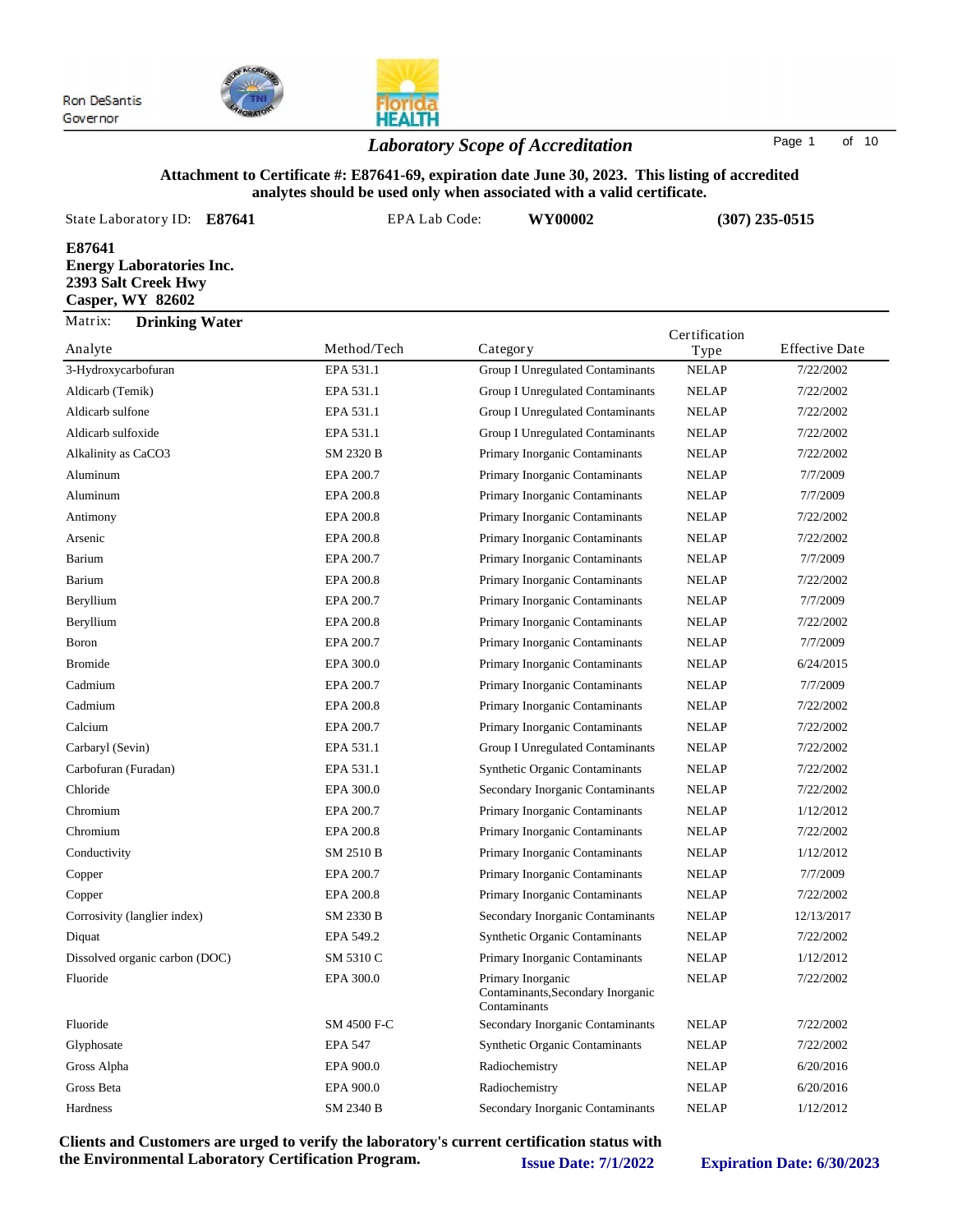

## *Laboratory Scope of Accreditation* Page <sup>2</sup> of <sup>10</sup>

#### **Attachment to Certificate #: E87641-69, expiration date June 30, 2023. This listing of accredited analytes should be used only when associated with a valid certificate.**

| analytes should be used only when associated with a valid certificate.                      |                      |                                                                        |               |                       |  |
|---------------------------------------------------------------------------------------------|----------------------|------------------------------------------------------------------------|---------------|-----------------------|--|
| State Laboratory ID:<br>E87641                                                              | <b>EPA Lab Code:</b> | WY00002                                                                |               | $(307)$ 235-0515      |  |
| E87641<br><b>Energy Laboratories Inc.</b><br>2393 Salt Creek Hwy<br><b>Casper, WY 82602</b> |                      |                                                                        |               |                       |  |
| Matrix:<br><b>Drinking Water</b>                                                            |                      |                                                                        | Certification |                       |  |
| Analyte                                                                                     | Method/Tech          | Category                                                               | Type          | <b>Effective Date</b> |  |
| Iron                                                                                        | EPA 200.7            | Primary Inorganic Contaminants                                         | <b>NELAP</b>  | 7/7/2009              |  |
| Lead                                                                                        | EPA 200.8            | Primary Inorganic Contaminants                                         | <b>NELAP</b>  | 7/22/2002             |  |
| Lithium                                                                                     | EPA 200.7            | Secondary Inorganic Contaminants                                       | <b>NELAP</b>  | 6/20/2016             |  |
| Magnesium                                                                                   | EPA 200.7            | Primary Inorganic Contaminants                                         | <b>NELAP</b>  | 7/22/2002             |  |
| Manganese                                                                                   | EPA 200.7            | Primary Inorganic Contaminants                                         | <b>NELAP</b>  | 7/7/2009              |  |
| Manganese                                                                                   | EPA 200.8            | Primary Inorganic Contaminants                                         | <b>NELAP</b>  | 7/7/2009              |  |
| Methiocarb (Mesurol)                                                                        | EPA 531.1            | Group I Unregulated Contaminants                                       | <b>NELAP</b>  | 1/12/2012             |  |
| Methomyl (Lannate)                                                                          | EPA 531.1            | Group I Unregulated Contaminants                                       | <b>NELAP</b>  | 7/22/2002             |  |
| Molybdenum                                                                                  | EPA 200.8            | Primary Inorganic Contaminants                                         | <b>NELAP</b>  | 7/7/2009              |  |
| Nickel                                                                                      | EPA 200.7            | Primary Inorganic Contaminants                                         | <b>NELAP</b>  | 7/7/2009              |  |
| Nickel                                                                                      | EPA 200.8            | Primary Inorganic Contaminants                                         | <b>NELAP</b>  | 7/22/2002             |  |
| Nitrate as N                                                                                | EPA 353.2            | Primary Inorganic Contaminants                                         | <b>NELAP</b>  | 7/22/2002             |  |
| Nitrite as N                                                                                | SM 4500-NO2-B        | Primary Inorganic Contaminants                                         | <b>NELAP</b>  | 7/22/2002             |  |
| Orthophosphate as P                                                                         | EPA 365.1            | Primary Inorganic Contaminants                                         | <b>NELAP</b>  | 6/20/2016             |  |
| Oxamyl                                                                                      | EPA 531.1            | <b>Synthetic Organic Contaminants</b>                                  | <b>NELAP</b>  | 7/22/2002             |  |
| pH                                                                                          | SM 4500-H B          | Primary Inorganic<br>Contaminants, Secondary Inorganic<br>Contaminants | <b>NELAP</b>  | 7/22/2002             |  |

Phosphorus, total **EPA 365.1** Primary Inorganic Contaminants NELAP 6/20/2016 Potassium **EPA 200.7** Primary Inorganic Contaminants NELAP 7/7/2009 Propoxur (Baygon) EPA 531.1 Group I Unregulated Contaminants NELAP 1/12/2012 Radium-226 **EPA 903.0** Radiochemistry NELAP 6/20/2016 Radium-228 **EPA Ra-05** Radiochemistry NELAP 6/20/2016 Residue-filterable (TDS) SM 2540 C Secondary Inorganic Contaminants NELAP 7/22/2002 Selenium EPA 200.8 Primary Inorganic Contaminants NELAP 7/7/2009

Silica as SiO2 **EPA 200.7** Primary Inorganic Contaminants NELAP 5/12/2009 Silver EPA 200.7 Primary Inorganic Contaminants NELAP 7/7/2009 Silver EPA 200.8 Primary Inorganic Contaminants NELAP 7/7/2009 Sodium EPA 200.7 Primary Inorganic Contaminants NELAP 7/22/2002 Primary Inorganic Sulfate EPA 300.0 NELAP 7/22/2002 Contaminants,Secondary Inorganic **Contaminants** Thallium EPA 200.8 Primary Inorganic Contaminants NELAP 7/22/2002 Total nitrate-nitrite EPA 353.2 Primary Inorganic Contaminants NELAP 7/22/2002 Total organic carbon SM 5310 C Primary Inorganic Contaminants NELAP 7/22/2002 Turbidity SM 2130 B Secondary Inorganic Contaminants NELAP 1/12/2012 Uranium (activity) SM 7500-U C Radiochemistry NELAP 6/20/2016 Uranium (mass) EPA 200.8 Radiochemistry NELAP 2/17/2006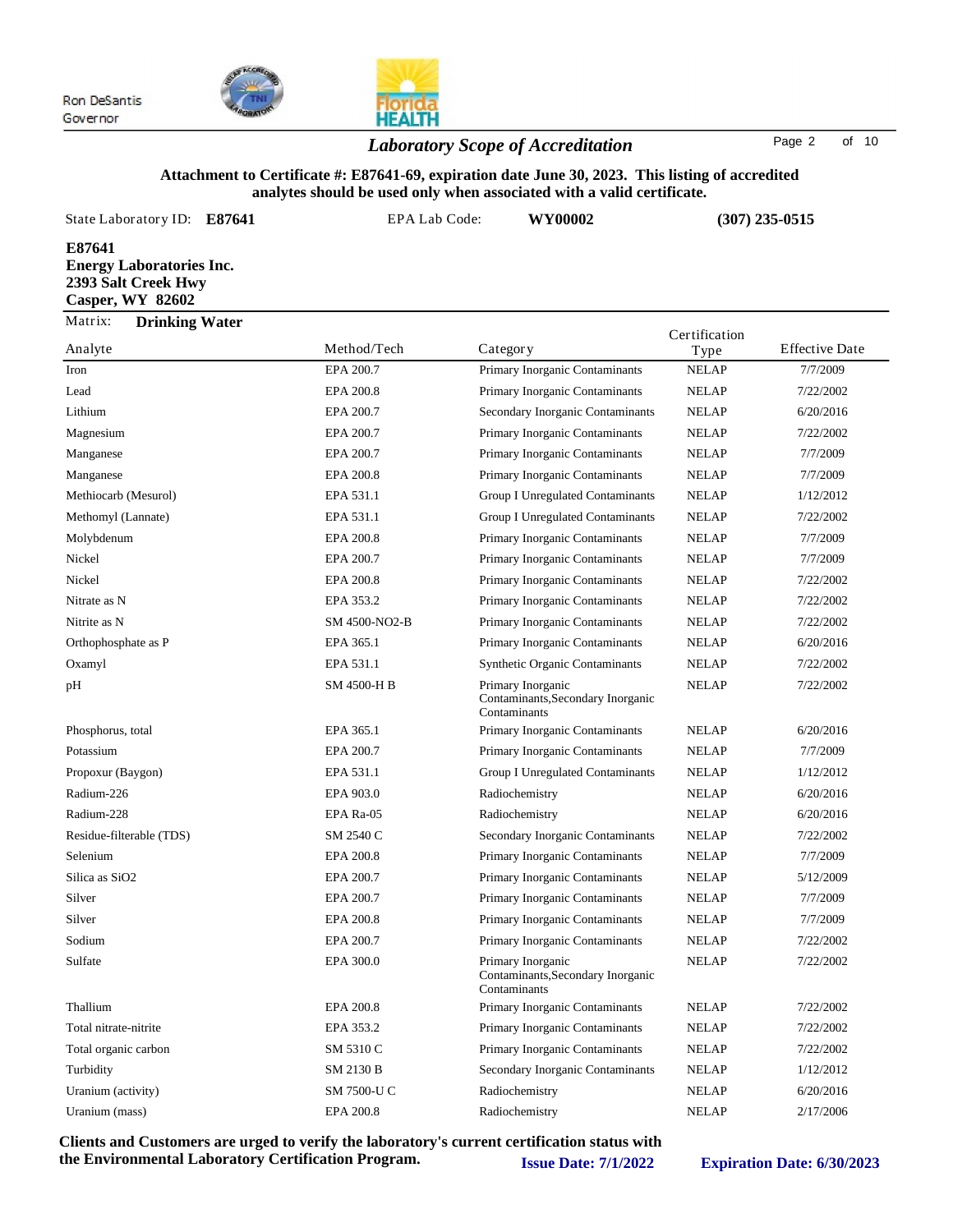



## *Laboratory Scope of Accreditation* Page <sup>3</sup> of <sup>10</sup>

#### **Attachment to Certificate #: E87641-69, expiration date June 30, 2023. This listing of accredited analytes should be used only when associated with a valid certificate.**

| State Laboratory ID:                                                                        | E87641 | EPA Lab Code: | WY00002                        |               | $(307)$ 235-0515      |
|---------------------------------------------------------------------------------------------|--------|---------------|--------------------------------|---------------|-----------------------|
| E87641<br><b>Energy Laboratories Inc.</b><br>2393 Salt Creek Hwy<br><b>Casper, WY 82602</b> |        |               |                                |               |                       |
| Matrix:<br><b>Drinking Water</b>                                                            |        |               |                                | Certification |                       |
| Analyte                                                                                     |        | Method/Tech   | Category                       | Type          | <b>Effective Date</b> |
| Vanadium                                                                                    |        | EPA 200.7     | Primary Inorganic Contaminants | <b>NELAP</b>  | 7/7/2009              |
| Vanadium                                                                                    |        | EPA 200.8     | Primary Inorganic Contaminants | <b>NELAP</b>  | 7/7/2009              |
| Zinc                                                                                        |        | EPA 200.7     | Primary Inorganic Contaminants | <b>NELAP</b>  | 7/7/2009              |
| Zinc                                                                                        |        | EPA 200.8     | Primary Inorganic Contaminants | <b>NELAP</b>  | 6/24/2015             |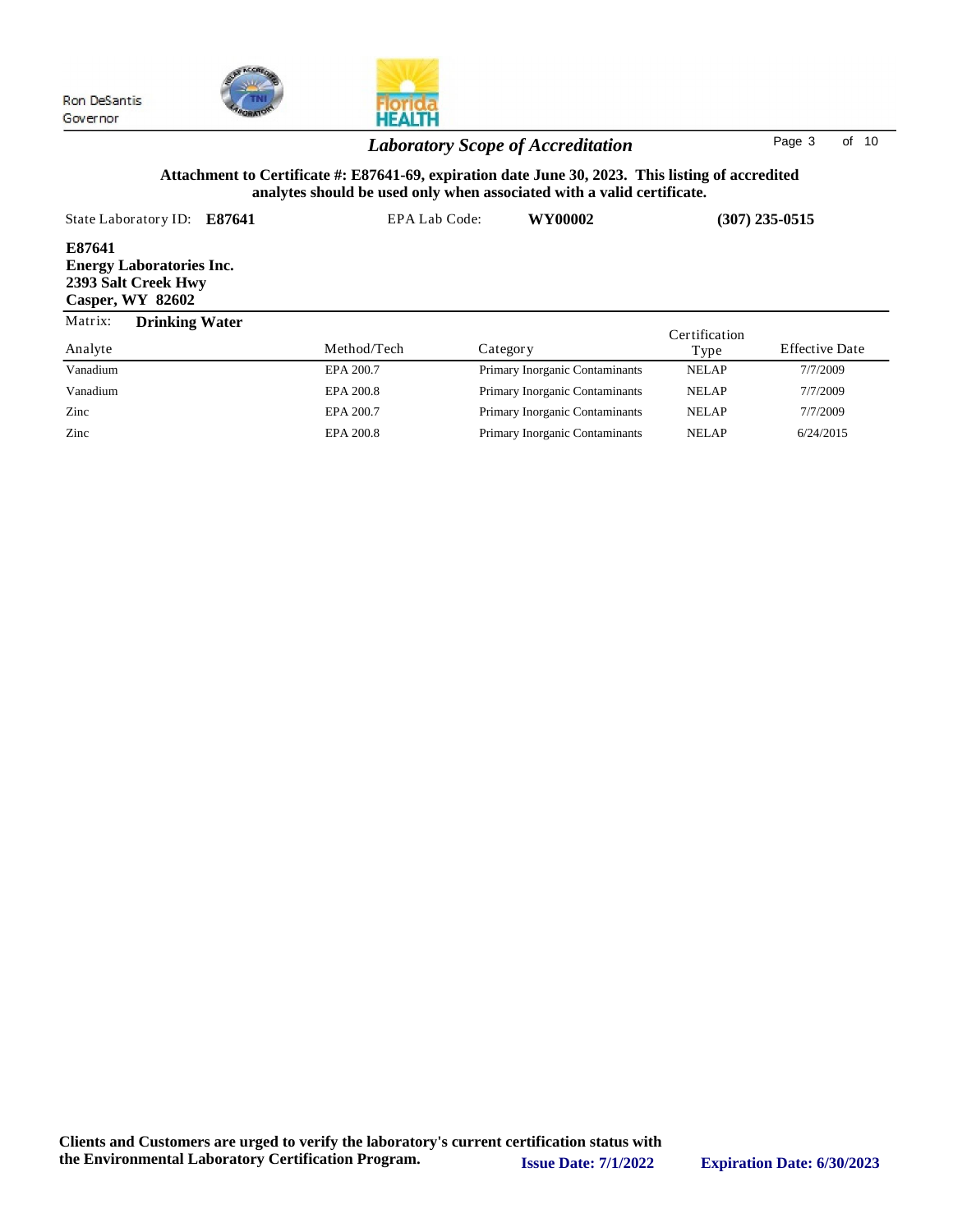



## *Laboratory Scope of Accreditation* Page <sup>4</sup> of <sup>10</sup>

#### **Attachment to Certificate #: E87641-69, expiration date June 30, 2023. This listing of accredited analytes should be used only when associated with a valid certificate.**

| analytes should be used only when associated with a valid certificate.               |                  |                   |               |                       |
|--------------------------------------------------------------------------------------|------------------|-------------------|---------------|-----------------------|
| State Laboratory ID:<br>E87641                                                       | EPA Lab Code:    | WY00002           |               | $(307)$ 235-0515      |
| E87641<br><b>Energy Laboratories Inc.</b><br>2393 Salt Creek Hwy<br>Casper, WY 82602 |                  |                   |               |                       |
| Matrix:<br><b>Non-Potable Water</b>                                                  |                  |                   | Certification |                       |
| Analyte                                                                              | Method/Tech      | Category          | Type          | <b>Effective Date</b> |
| Alkalinity as CaCO3                                                                  | <b>SM 2320 B</b> | General Chemistry | <b>NELAP</b>  | 1/24/2001             |
| Aluminum                                                                             | EPA 200.7        | Metals            | <b>NELAP</b>  | 1/24/2001             |
| Aluminum                                                                             | EPA 200.8        | Metals            | <b>NELAP</b>  | 1/24/2001             |
| Aluminum                                                                             | EPA 6010         | Metals            | <b>NELAP</b>  | 7/1/2003              |
| Aluminum                                                                             | EPA 6020         | Metals            | <b>NELAP</b>  | 7/1/2003              |
| Ammonia as N                                                                         | EPA 350.1        | General Chemistry | <b>NELAP</b>  | 5/9/2018              |
| Antimony                                                                             | EPA 200.7        | Metals            | <b>NELAP</b>  | 7/7/2009              |
| Antimony                                                                             | EPA 200.8        | Metals            | <b>NELAP</b>  | 1/24/2001             |
| Antimony                                                                             | EPA 6010         | Metals            | <b>NELAP</b>  | 7/7/2009              |
| Antimony                                                                             | EPA 6020         | Metals            | <b>NELAP</b>  | 7/1/2003              |
| Arsenic                                                                              | EPA 200.7        | Metals            | <b>NELAP</b>  | 9/2/2002              |
| Arsenic                                                                              | EPA 200.8        | Metals            | <b>NELAP</b>  | 1/24/2001             |
| Arsenic                                                                              | EPA 6010         | Metals            | <b>NELAP</b>  | 7/7/2009              |
| Arsenic                                                                              | EPA 6020         | Metals            | <b>NELAP</b>  | 7/1/2003              |
| Barium                                                                               | EPA 200.7        | Metals            | <b>NELAP</b>  | 1/24/2001             |
| Barium                                                                               | EPA 200.8        | Metals            | <b>NELAP</b>  | 1/24/2001             |
| Barium                                                                               | EPA 6010         | Metals            | <b>NELAP</b>  | 7/1/2003              |
| Barium                                                                               | EPA 6020         | Metals            | <b>NELAP</b>  | 7/1/2003              |
| Beryllium                                                                            | EPA 200.7        | Metals            | <b>NELAP</b>  | 7/22/2002             |
| Beryllium                                                                            | EPA 200.8        | Metals            | <b>NELAP</b>  | 1/24/2001             |
| Beryllium                                                                            | EPA 6010         | Metals            | <b>NELAP</b>  | 7/7/2009              |
| Beryllium                                                                            | EPA 6020         | Metals            | <b>NELAP</b>  | 7/1/2003              |
| Biochemical oxygen demand                                                            | SM 5210 B        | General Chemistry | <b>NELAP</b>  | 1/24/2001             |

Boron EPA 200.7 Metals NELAP 7/22/2002 Boron EPA 200.8 Metals NELAP 1/12/2012 Boron EPA 6010 Metals NELAP 7/1/2003 Boron EPA 6020 Metals NELAP 1/12/2012 Bromide EPA 300.0 General Chemistry NELAP 1/24/2001 Cadmium **EPA 200.7** Metals NELAP 7/22/2002 Cadmium **EPA 200.8** Metals NELAP 1/24/2001 Cadmium **EPA 6010** Metals NELAP 7/7/2009 Cadmium **EPA 6020** Metals NELAP 7/1/2003 Calcium EPA 200.7 Metals NELAP 1/24/2001 Calcium **EPA 6010** Metals NELAP 7/1/2003 Calcium **EPA 6020** Metals NELAP 1/12/2012 Chloride EPA 300.0 General Chemistry NELAP 1/24/2001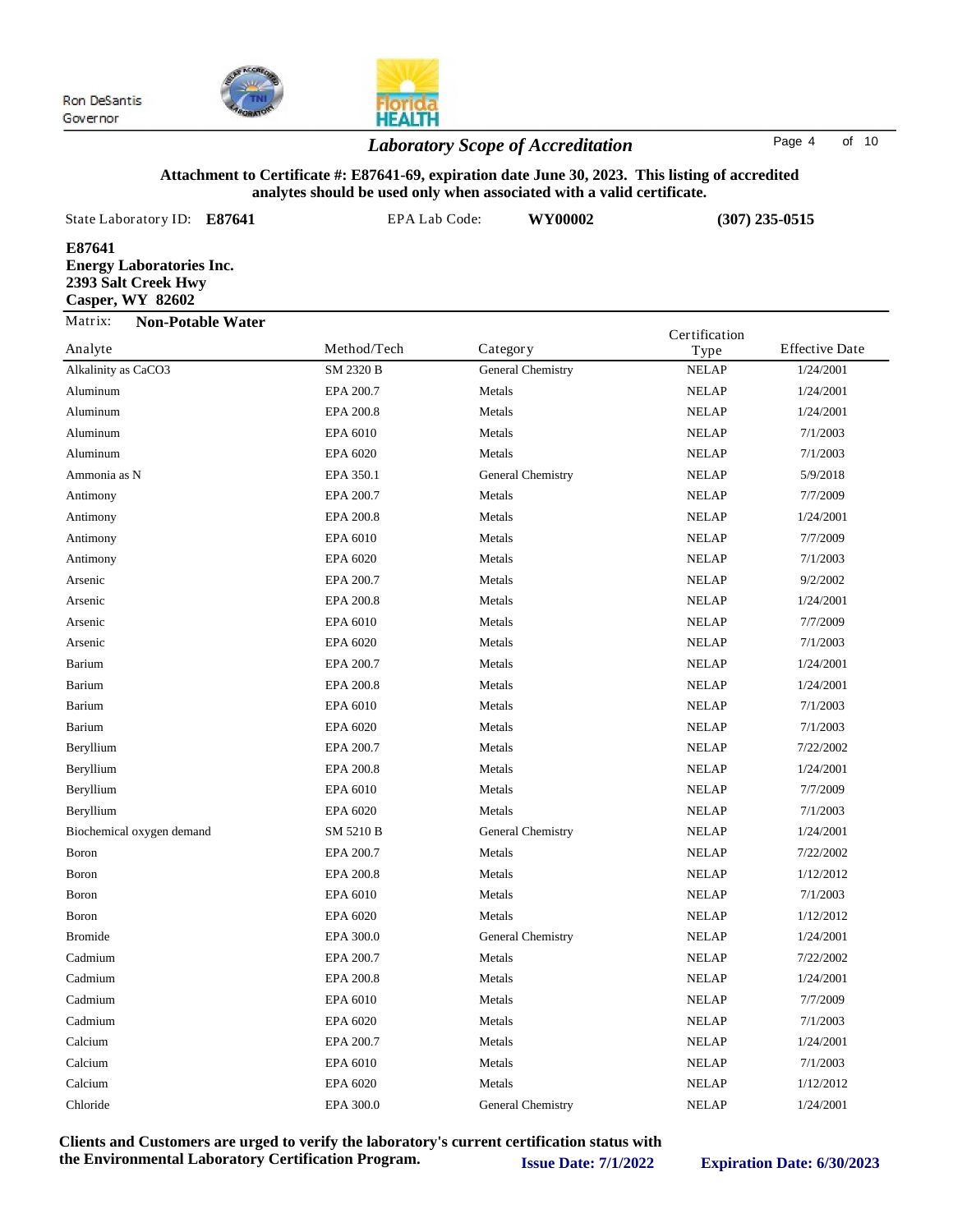



## *Laboratory Scope of Accreditation* Page <sup>5</sup> of <sup>10</sup>

#### **Attachment to Certificate #: E87641-69, expiration date June 30, 2023. This listing of accredited analytes should be used only when associated with a valid certificate.**

| $\frac{1}{2}$<br>"Then appointed "Then a Tana certificate"                           |               |                   |                       |                       |  |
|--------------------------------------------------------------------------------------|---------------|-------------------|-----------------------|-----------------------|--|
| State Laboratory ID:<br>E87641                                                       | EPA Lab Code: | WY00002           |                       | $(307)$ 235-0515      |  |
| E87641<br><b>Energy Laboratories Inc.</b><br>2393 Salt Creek Hwy<br>Casper, WY 82602 |               |                   |                       |                       |  |
| Matrix:<br><b>Non-Potable Water</b><br>Analyte                                       | Method/Tech   | Category          | Certification<br>Type | <b>Effective Date</b> |  |
| Chromium                                                                             | EPA 200.7     | Metals            | <b>NELAP</b>          | 7/22/2002             |  |
| Chromium                                                                             | EPA 200.8     | Metals            | <b>NELAP</b>          | 1/24/2001             |  |
| Chromium                                                                             | EPA 6010      | Metals            | <b>NELAP</b>          | 7/7/2009              |  |
| Chromium                                                                             | EPA 6020      | Metals            | <b>NELAP</b>          | 7/1/2003              |  |
| Cobalt                                                                               | EPA 200.7     | Metals            | <b>NELAP</b>          | 7/22/2002             |  |
| Cobalt                                                                               | EPA 200.8     | Metals            | <b>NELAP</b>          | 1/24/2001             |  |
| Cobalt                                                                               | EPA 6010      | Metals            | <b>NELAP</b>          | 7/7/2009              |  |
| Cobalt                                                                               | EPA 6020      | Metals            | <b>NELAP</b>          | 7/1/2003              |  |
| Conductivity                                                                         | SM 2510 B     | General Chemistry | <b>NELAP</b>          | 1/24/2001             |  |
| Copper                                                                               | EPA 200.7     | Metals            | <b>NELAP</b>          | 7/22/2002             |  |
| Copper                                                                               | EPA 200.8     | Metals            | <b>NELAP</b>          | 1/24/2001             |  |
|                                                                                      | ___           |                   |                       |                       |  |

| Conductivity                  | SM 2510 B   | General Chemistry           | <b>NELAP</b> | 1/24/2001  |
|-------------------------------|-------------|-----------------------------|--------------|------------|
| Copper                        | EPA 200.7   | Metals                      | <b>NELAP</b> | 7/22/2002  |
| Copper                        | EPA 200.8   | Metals                      | <b>NELAP</b> | 1/24/2001  |
| Copper                        | EPA 6010    | Metals                      | <b>NELAP</b> | 7/7/2009   |
| Copper                        | EPA 6020    | Metals                      | <b>NELAP</b> | 7/1/2003   |
| Diesel range organics (DRO)   | EPA 8015    | <b>Extractable Organics</b> | <b>NELAP</b> | 7/1/2003   |
| Fluoride                      | EPA 300.0   | General Chemistry           | <b>NELAP</b> | 1/24/2001  |
| Fluoride                      | SM 4500 F-C | General Chemistry           | <b>NELAP</b> | 1/24/2001  |
| Gasoline range organics (GRO) | EPA 8015    | <b>Extractable Organics</b> | <b>NELAP</b> | 7/1/2003   |
| Gross Alpha                   | EPA 900.0   | Radiochemistry              | <b>NELAP</b> | 6/20/2016  |
| Gross Beta                    | EPA 900.0   | Radiochemistry              | <b>NELAP</b> | 6/20/2016  |
| Hardness                      | SM 2340 B   | Metals                      | <b>NELAP</b> | 7/17/2002  |
| Iron                          | EPA 200.7   | Metals                      | <b>NELAP</b> | 1/24/2001  |
| Iron                          | EPA 200.8   | Metals                      | <b>NELAP</b> | 11/22/2010 |
| Iron                          | EPA 6010    | Metals                      | <b>NELAP</b> | 7/1/2003   |
| Iron                          | EPA 6020    | Metals                      | <b>NELAP</b> | 1/12/2012  |
| Lead                          | EPA 200.7   | Metals                      | <b>NELAP</b> | 7/22/2002  |
| Lead                          | EPA 200.8   | Metals                      | <b>NELAP</b> | 1/24/2001  |
| Lead                          | EPA 6010    | Metals                      | <b>NELAP</b> | 7/7/2009   |
| Lead                          | EPA 6020    | Metals                      | <b>NELAP</b> | 7/1/2003   |
| Lithium                       | EPA 200.7   | Metals                      | <b>NELAP</b> | 6/20/2016  |
| Lithium                       | EPA 6010    | Metals                      | <b>NELAP</b> | 6/20/2016  |
| Magnesium                     | EPA 200.7   | Metals                      | <b>NELAP</b> | 1/24/2001  |
| Magnesium                     | EPA 200.8   | Metals                      | <b>NELAP</b> | 11/22/2010 |
| Magnesium                     | EPA 6010    | Metals                      | <b>NELAP</b> | 7/1/2003   |
| Magnesium                     | EPA 6020    | Metals                      | <b>NELAP</b> | 1/12/2012  |
| Manganese                     | EPA 200.7   | Metals                      | <b>NELAP</b> | 1/24/2001  |
| Manganese                     | EPA 200.8   | Metals                      | <b>NELAP</b> | 1/24/2001  |
|                               |             |                             |              |            |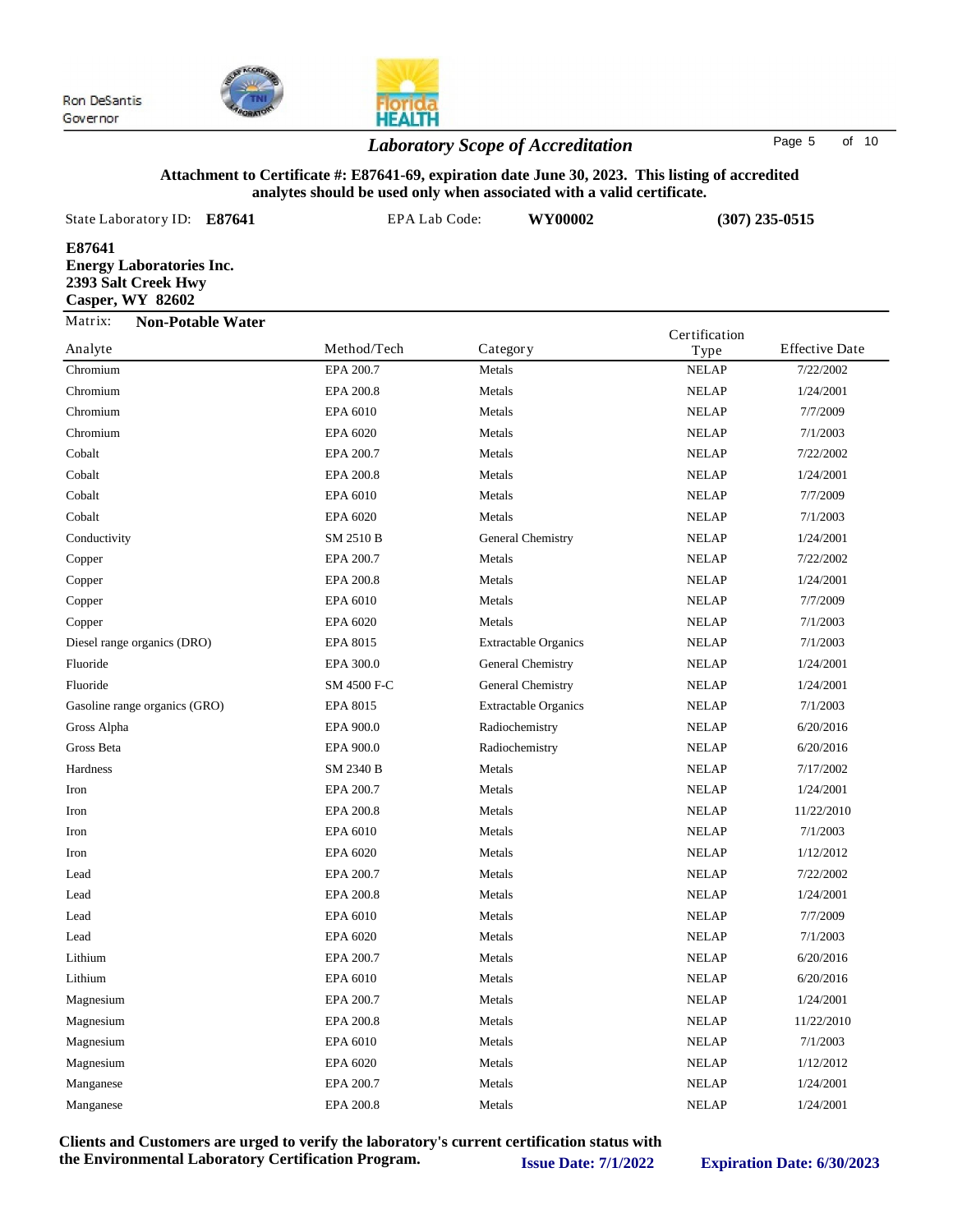



## *Laboratory Scope of Accreditation* Page <sup>6</sup> of <sup>10</sup>

#### **Attachment to Certificate #: E87641-69, expiration date June 30, 2023. This listing of accredited analytes should be used only when associated with a valid certificate.**

| State Laboratory ID: E87641                                                                 | EPA Lab Code: | WY00002  |               | $(307)$ 235-0515      |
|---------------------------------------------------------------------------------------------|---------------|----------|---------------|-----------------------|
| E87641<br><b>Energy Laboratories Inc.</b><br>2393 Salt Creek Hwy<br><b>Casper, WY 82602</b> |               |          |               |                       |
| Matrix:<br><b>Non-Potable Water</b>                                                         |               |          | Certification |                       |
| Analyte                                                                                     | Method/Tech   | Category | Type          | <b>Effective Date</b> |
| Manganese                                                                                   | EPA 6010      | Metals   | <b>NELAP</b>  | 7/1/2003              |
| - -                                                                                         |               | .        |               |                       |

| Manganese                   | EPA 6010                             | Metals            | <b>NELAP</b> | 7/1/2003  |
|-----------------------------|--------------------------------------|-------------------|--------------|-----------|
| Manganese                   | EPA 6020                             | Metals            | <b>NELAP</b> | 7/7/2009  |
| Molybdenum                  | EPA 200.7                            | Metals            | <b>NELAP</b> | 7/22/2002 |
| Molybdenum                  | EPA 200.8                            | Metals            | <b>NELAP</b> | 1/24/2001 |
| Molybdenum                  | EPA 6010                             | Metals            | <b>NELAP</b> | 7/1/2003  |
| Molybdenum                  | EPA 6020                             | Metals            | <b>NELAP</b> | 7/7/2009  |
| Nickel                      | EPA 200.7                            | Metals            | <b>NELAP</b> | 7/22/2002 |
| Nickel                      | EPA 200.8                            | Metals            | <b>NELAP</b> | 1/24/2001 |
| Nickel                      | EPA 6010                             | Metals            | <b>NELAP</b> | 7/7/2009  |
| Nickel                      | EPA 6020                             | Metals            | <b>NELAP</b> | 7/1/2003  |
| Nitrate as N                | EPA 353.2                            | General Chemistry | <b>NELAP</b> | 1/24/2001 |
| Nitrate-nitrite             | EPA 353.2                            | General Chemistry | <b>NELAP</b> | 1/24/2001 |
| Nitrite as N                | SM 4500-NO2-B                        | General Chemistry | <b>NELAP</b> | 1/24/2001 |
| Oil & Grease                | <b>EPA 1664A</b>                     | General Chemistry | <b>NELAP</b> | 1/24/2001 |
| Orthophosphate as P         | EPA 365.1                            | General Chemistry | <b>NELAP</b> | 6/20/2016 |
| pН                          | SM 4500-H+-B                         | General Chemistry | <b>NELAP</b> | 1/24/2001 |
| Phosphorus, total           | EPA 200.7                            | Metals            | <b>NELAP</b> | 7/22/2002 |
| Phosphorus, total           | EPA 365.1                            | General Chemistry | <b>NELAP</b> | 6/20/2016 |
| Phosphorus, total           | EPA 6010                             | Metals            | <b>NELAP</b> | 7/1/2003  |
| Potassium                   | EPA 200.7                            | Metals            | <b>NELAP</b> | 1/24/2001 |
| Potassium                   | EPA 200.8                            | Metals            | <b>NELAP</b> | 6/20/2016 |
| Potassium                   | EPA 6010                             | Metals            | <b>NELAP</b> | 7/1/2003  |
| Potassium                   | EPA 6020                             | Metals            | <b>NELAP</b> | 1/12/2012 |
| Radium-226                  | ELI SOP 50-205 / Gas<br>Proportional | Radiochemistry    | <b>NELAP</b> | 6/13/2020 |
| Radium-228                  | ELI SOP 50-205 / Gas<br>Proportional | Radiochemistry    | <b>NELAP</b> | 6/13/2020 |
| Residue-filterable (TDS)    | SM 2540 C                            | General Chemistry | <b>NELAP</b> | 1/24/2001 |
| Residue-nonfilterable (TSS) | SM 2540 D                            | General Chemistry | <b>NELAP</b> | 7/7/2009  |
| Selenium                    | EPA 200.8                            | Metals            | <b>NELAP</b> | 1/24/2001 |
| Selenium                    | EPA 6020                             | Metals            | <b>NELAP</b> | 7/7/2009  |
| Silica as SiO <sub>2</sub>  | EPA 200.7                            | Metals            | <b>NELAP</b> | 6/20/2016 |
| Silicon                     | EPA 200.7                            | Metals            | <b>NELAP</b> | 1/24/2001 |
| Silicon                     | EPA 6010                             | Metals            | <b>NELAP</b> | 7/1/2003  |
| Silicon                     | EPA 6020                             | Metals            | <b>NELAP</b> | 1/12/2012 |
| Silver                      | EPA 200.7                            | Metals            | <b>NELAP</b> | 2/11/2021 |
| Silver                      | EPA 200.8                            | Metals            | <b>NELAP</b> | 6/20/2016 |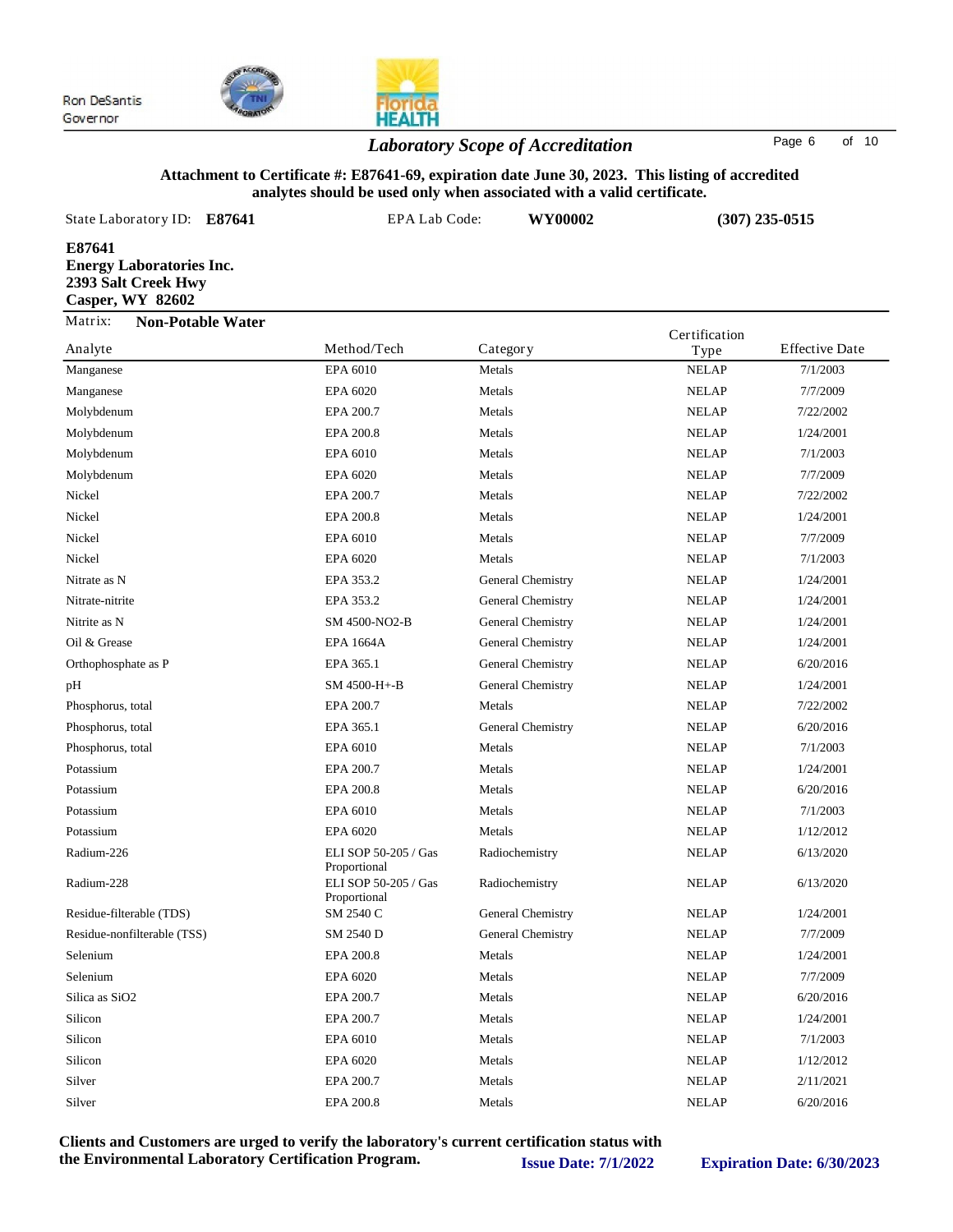



## *Laboratory Scope of Accreditation* Page <sup>7</sup> of <sup>10</sup>

#### **Attachment to Certificate #: E87641-69, expiration date June 30, 2023. This listing of accredited analytes should be used only when associated with a valid certificate.**

| State Laboratory ID:                                                                        | E87641                   | EPA Lab Code: |          | WY00002 |               | $(307)$ 235-0515      |
|---------------------------------------------------------------------------------------------|--------------------------|---------------|----------|---------|---------------|-----------------------|
| E87641<br><b>Energy Laboratories Inc.</b><br>2393 Salt Creek Hwy<br><b>Casper, WY 82602</b> |                          |               |          |         |               |                       |
| Matrix:                                                                                     | <b>Non-Potable Water</b> |               |          |         | Certification |                       |
| Analyte                                                                                     |                          | Method/Tech   | Category |         | Type          | <b>Effective Date</b> |
| Silver                                                                                      |                          | EPA 6010      | Metals   |         | <b>NELAP</b>  | 2/11/2021             |
| Silver                                                                                      |                          | EPA 6020      | Metals   |         | <b>NELAP</b>  | 6/20/2016             |
| Sodium                                                                                      |                          | EPA 200.7     | Metals   |         | <b>NELAP</b>  | 1/24/2001             |
| Sodium                                                                                      |                          | EPA 200.8     | Metals   |         | <b>NELAP</b>  | 6/20/2016             |
|                                                                                             |                          |               |          |         |               |                       |

| ບ⊔∨⊏ເ                              | LI A VVZV                 |                   | INDLAI       | 0/20/2010 |
|------------------------------------|---------------------------|-------------------|--------------|-----------|
| Sodium                             | EPA 200.7                 | Metals            | <b>NELAP</b> | 1/24/2001 |
| Sodium                             | EPA 200.8                 | Metals            | <b>NELAP</b> | 6/20/2016 |
| Sodium                             | EPA 6010                  | Metals            | <b>NELAP</b> | 7/1/2003  |
| Sodium                             | EPA 6020                  | Metals            | <b>NELAP</b> | 1/12/2012 |
| Strontium                          | EPA 200.7                 | Metals            | <b>NELAP</b> | 7/7/2009  |
| Strontium                          | EPA 200.8                 | Metals            | <b>NELAP</b> | 1/12/2012 |
| Strontium                          | EPA 6010                  | Metals            | <b>NELAP</b> | 7/1/2003  |
| Strontium                          | EPA 6020                  | Metals            | <b>NELAP</b> | 11/2/2016 |
| Sulfate                            | EPA 300.0                 | General Chemistry | <b>NELAP</b> | 1/24/2001 |
| Sulfide                            | <b>SM 4500-S D/UV-VIS</b> | General Chemistry | <b>NELAP</b> | 6/13/2020 |
| Sulfide                            | SM 4500-S F               | General Chemistry | <b>NELAP</b> | 6/13/2020 |
| Thallium                           | EPA 200.8                 | Metals            | <b>NELAP</b> | 1/24/2001 |
| Thallium                           | EPA 6020                  | Metals            | <b>NELAP</b> | 7/1/2003  |
| Thorium                            | EPA 200.8                 | Metals            | <b>NELAP</b> | 7/7/2009  |
| Thorium                            | EPA 6020                  | Metals            | <b>NELAP</b> | 7/7/2009  |
| Tin                                | EPA 200.8                 | Metals            | <b>NELAP</b> | 1/12/2012 |
| Tin                                | EPA 6020                  | Metals            | <b>NELAP</b> | 7/7/2009  |
| Titanium                           | EPA 200.7                 | Metals            | <b>NELAP</b> | 7/7/2009  |
| Titanium                           | EPA 200.8                 | Metals            | <b>NELAP</b> | 1/12/2012 |
| Titanium                           | EPA 6010                  | Metals            | <b>NELAP</b> | 7/7/2009  |
| Titanium                           | EPA 6020                  | Metals            | <b>NELAP</b> | 7/7/2009  |
| Total alpha radium                 | EPA 903.0                 | Radiochemistry    | <b>NELAP</b> | 10/5/2016 |
| Total organic carbon               | <b>EPA 9060</b>           | General Chemistry | <b>NELAP</b> | 6/13/2020 |
| Total organic carbon               | SM 5310 C                 | General Chemistry | <b>NELAP</b> | 1/24/2001 |
| Total Petroleum Hydrocarbons (TPH) | <b>EPA 1664A</b>          | General Chemistry | <b>NELAP</b> | 5/10/2010 |
| Uranium (activity)                 | SM 7500-U C               | Radiochemistry    | <b>NELAP</b> | 6/20/2016 |
| Uranium (mass)                     | EPA 200.8                 | Metals            | <b>NELAP</b> | 1/24/2001 |
| Uranium (mass)                     | EPA 6020                  | Metals            | <b>NELAP</b> | 7/7/2009  |
| Vanadium                           | EPA 200.7                 | Metals            | <b>NELAP</b> | 7/22/2002 |
| Vanadium                           | EPA 200.8                 | Metals            | <b>NELAP</b> | 1/24/2001 |
| Vanadium                           | EPA 6010                  | Metals            | <b>NELAP</b> | 7/1/2003  |
| Vanadium                           | EPA 6020                  | Metals            | <b>NELAP</b> | 7/7/2009  |
| Zinc                               | EPA 200.7                 | Metals            | <b>NELAP</b> | 7/22/2002 |
| Zinc                               | EPA 200.8                 | Metals            | <b>NELAP</b> | 1/24/2001 |
|                                    |                           |                   |              |           |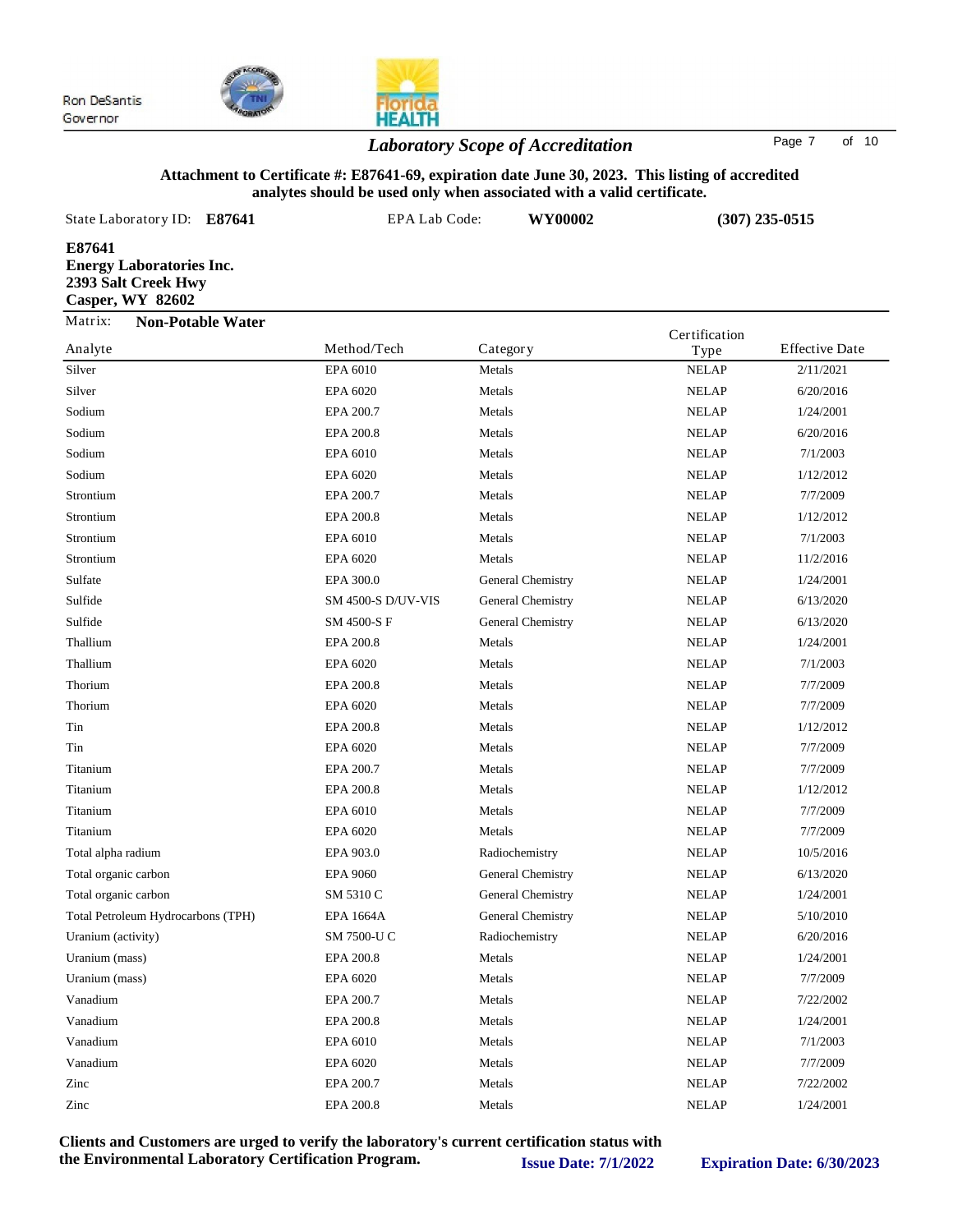**Casper, WY 82602**



| Н |
|---|

### State Laboratory ID: **E87641** EPA Lab Code: **WY00002 E87641 Energy Laboratories Inc. 2393 Salt Creek Hwy (307) 235-0515 Attachment to Certificate #: E87641-69, expiration date June 30, 2023. This listing of accredited analytes should be used only when associated with a valid certificate.** *Laboratory Scope of Accreditation* Page <sup>8</sup> of <sup>10</sup>

| Matrix: | <b>Non-Potable Water</b> |             |          |                       |                       |  |
|---------|--------------------------|-------------|----------|-----------------------|-----------------------|--|
| Analyte |                          | Method/Tech | Category | Certification<br>Type | <b>Effective Date</b> |  |
| Zinc    |                          | EPA 6010    | Metals   | <b>NELAP</b>          | 7/7/2009              |  |
| Zinc    |                          | EPA 6020    | Metals   | <b>NELAP</b>          | 7/1/2003              |  |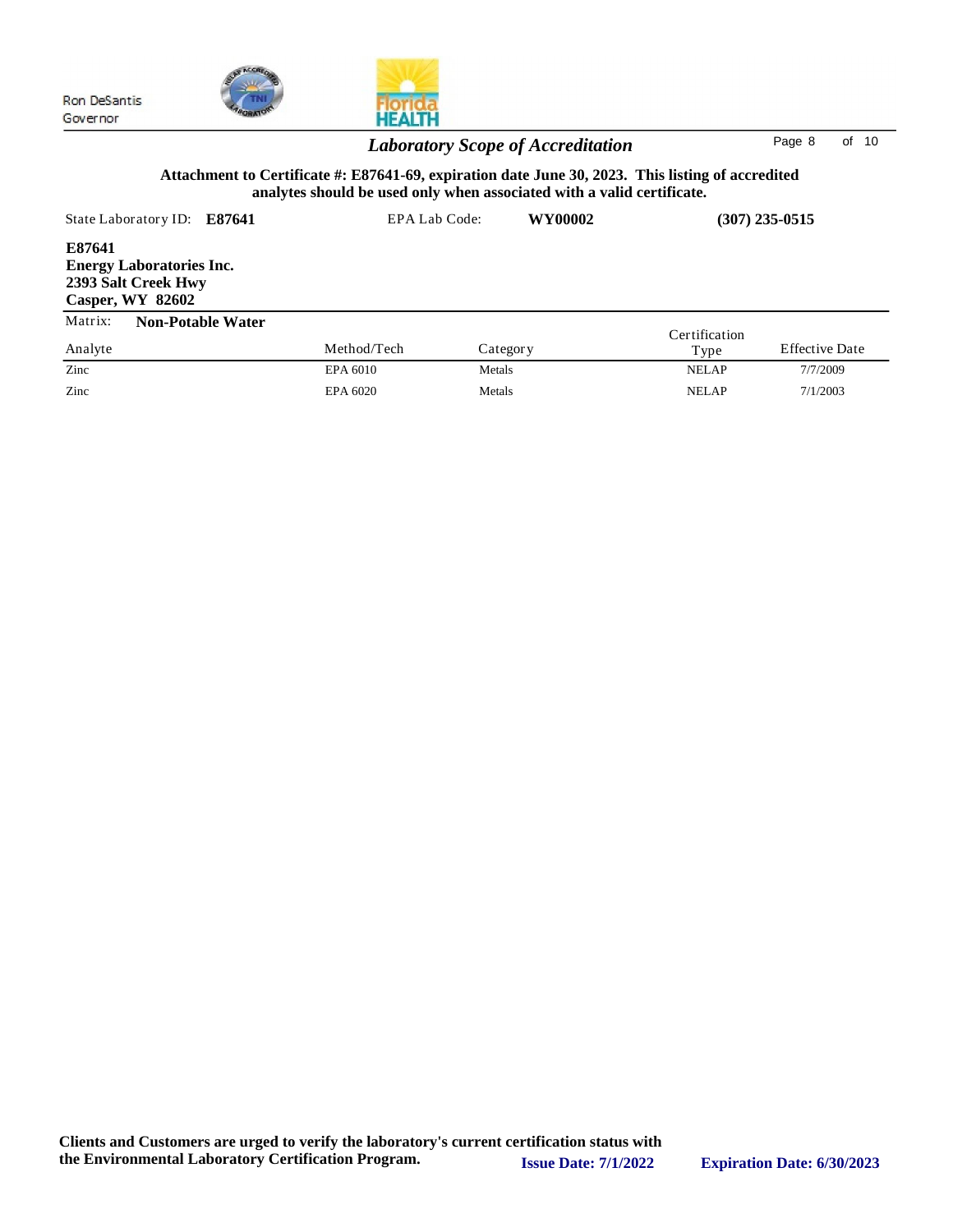

*Laboratory Scope of Accreditation* Page <sup>9</sup> of <sup>10</sup>

### **Attachment to Certificate #: E87641-69, expiration date June 30, 2023. This listing of accredited analytes should be used only when associated with a valid certificate.**

| State Laboratory ID:                                                                        | E87641                              | EPA Lab Code: | WY00002  | $(307)$ 235-0515 |                       |  |
|---------------------------------------------------------------------------------------------|-------------------------------------|---------------|----------|------------------|-----------------------|--|
| E87641<br><b>Energy Laboratories Inc.</b><br>2393 Salt Creek Hwy<br><b>Casper, WY 82602</b> |                                     |               |          |                  |                       |  |
| Matrix:                                                                                     | <b>Solid and Chemical Materials</b> |               |          | Certification    |                       |  |
| Analyte                                                                                     |                                     | Method/Tech   | Category | Type             | <b>Effective Date</b> |  |
| Aluminum                                                                                    |                                     | EPA 6010      | Metals   | <b>NELAP</b>     | 1/24/2001             |  |
| Aluminum                                                                                    |                                     | EPA 6020      | Metals   | <b>NELAP</b>     | 1/24/2001             |  |
| Arsenic                                                                                     |                                     | EPA 6010      | Metals   | <b>NELAP</b>     | 7/7/2009              |  |
| Arsenic                                                                                     |                                     | EPA 6020      | Metals   | <b>NELAP</b>     | 1/24/2001             |  |

| Arsenic                       | EPA 6010 | Metals                      | <b>NELAP</b> | 7/7/2009   |
|-------------------------------|----------|-----------------------------|--------------|------------|
| Arsenic                       | EPA 6020 | Metals                      | <b>NELAP</b> | 1/24/2001  |
| Barium                        | EPA 6010 | Metals                      | <b>NELAP</b> | 1/24/2001  |
| Barium                        | EPA 6020 | Metals                      | <b>NELAP</b> | 1/24/2001  |
| Beryllium                     | EPA 6010 | Metals                      | <b>NELAP</b> | 7/7/2009   |
| Beryllium                     | EPA 6020 | Metals                      | <b>NELAP</b> | 1/24/2001  |
| Boron                         | EPA 6010 | Metals                      | <b>NELAP</b> | 1/24/2001  |
| Boron                         | EPA 6020 | Metals                      | <b>NELAP</b> | 1/12/2012  |
| Cadmium                       | EPA 6010 | Metals                      | <b>NELAP</b> | 7/7/2009   |
| Cadmium                       | EPA 6020 | Metals                      | <b>NELAP</b> | 1/24/2001  |
| Calcium                       | EPA 6010 | Metals                      | <b>NELAP</b> | 1/24/2001  |
| Calcium                       | EPA 6020 | Metals                      | <b>NELAP</b> | 1/12/2012  |
| Chromium                      | EPA 6010 | Metals                      | <b>NELAP</b> | 7/7/2009   |
| Chromium                      | EPA 6020 | Metals                      | <b>NELAP</b> | 1/24/2001  |
| Cobalt                        | EPA 6010 | Metals                      | <b>NELAP</b> | 7/7/2009   |
| Cobalt                        | EPA 6020 | Metals                      | <b>NELAP</b> | 1/24/2001  |
| Copper                        | EPA 6010 | Metals                      | <b>NELAP</b> | 7/7/2009   |
| Copper                        | EPA 6020 | Metals                      | <b>NELAP</b> | 1/24/2001  |
| Diesel range organics (DRO)   | EPA 8015 | <b>Extractable Organics</b> | <b>NELAP</b> | 1/24/2001  |
| Gasoline range organics (GRO) | EPA 8015 | <b>Extractable Organics</b> | <b>NELAP</b> | 1/24/2001  |
| Iron                          | EPA 6010 | Metals                      | <b>NELAP</b> | 1/24/2001  |
| Iron                          | EPA 6020 | Metals                      | <b>NELAP</b> | 1/12/2012  |
| Lead                          | EPA 6010 | Metals                      | <b>NELAP</b> | 12/27/2021 |
| Lead                          | EPA 6020 | Metals                      | <b>NELAP</b> | 1/24/2001  |
| Magnesium                     | EPA 6010 | Metals                      | <b>NELAP</b> | 1/24/2001  |
| Magnesium                     | EPA 6020 | Metals                      | <b>NELAP</b> | 1/12/2012  |
| Manganese                     | EPA 6010 | Metals                      | <b>NELAP</b> | 1/24/2001  |
| Manganese                     | EPA 6020 | Metals                      | <b>NELAP</b> | 7/7/2009   |
| Molybdenum                    | EPA 6010 | Metals                      | <b>NELAP</b> | 1/24/2001  |
| Molybdenum                    | EPA 6020 | Metals                      | <b>NELAP</b> | 7/7/2009   |
| Nickel                        | EPA 6010 | Metals                      | <b>NELAP</b> | 7/7/2009   |
| Nickel                        | EPA 6020 | Metals                      | <b>NELAP</b> | 1/24/2001  |
| Phosphorus, total             | EPA 6010 | Metals                      | <b>NELAP</b> | 5/12/2009  |
| Potassium                     | EPA 6010 | Metals                      | <b>NELAP</b> | 1/24/2001  |
|                               |          |                             |              |            |